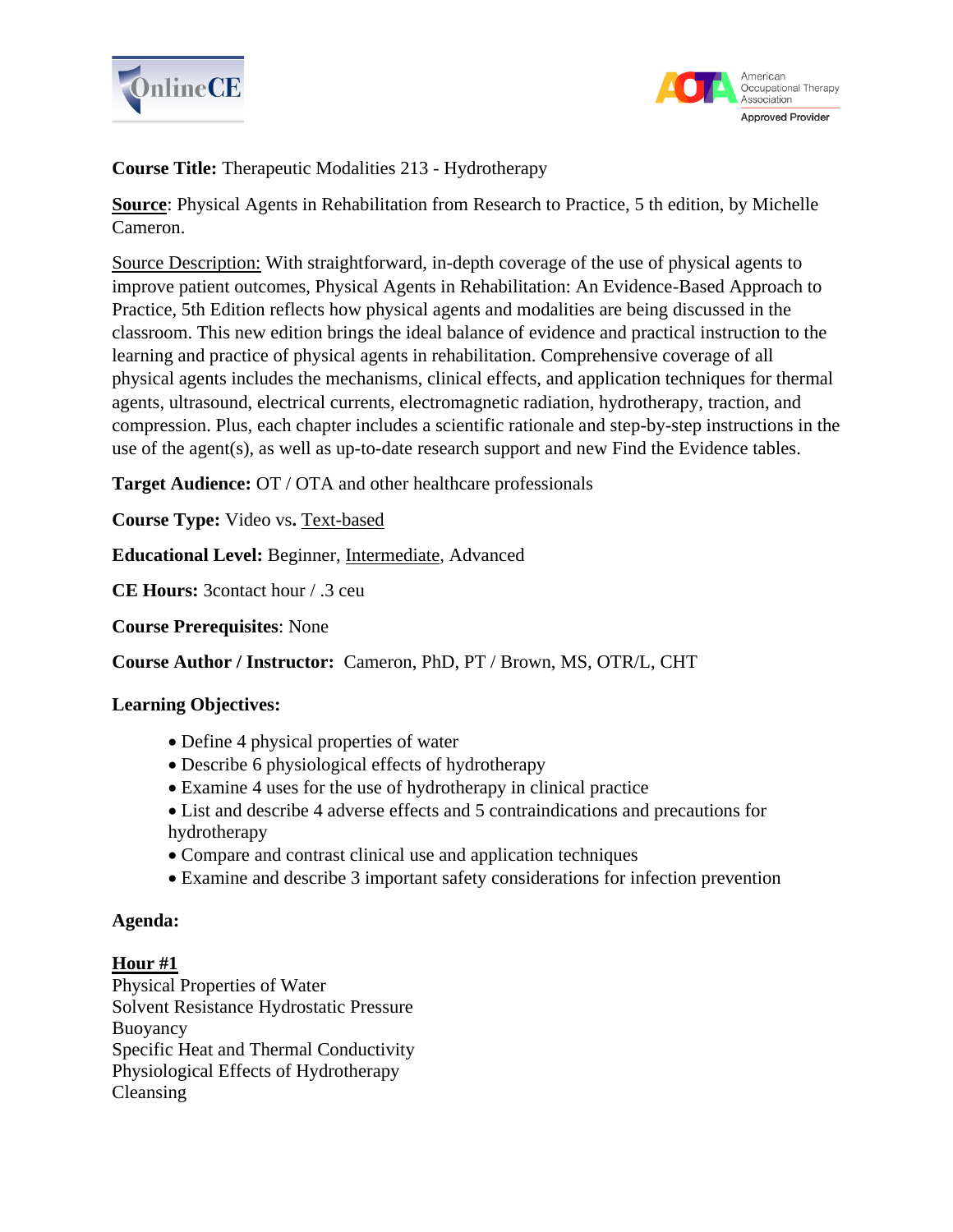Musculoskeletal Cardiovascular Respiratory Renal Psychological Clinical Indications for Hydrotherapy

# **Hour #2**

Wound Care Edema Control Water Exercise Superficial Heating or Cooling Contraindications and Precautions for Hydrotherapy and Negative Pressure Wound Therapy Nonimmersion Hydrotherapy Negative Pressure Wound Therapy Immersion Forms of Hydrotherapy Adverse Effects of Hydrotherapy Drowning Burns, Fainting, and Bleeding Hyponatremia Infection Aggravation of Edema Asthma Exacerbation Adverse Effects of Negative Pressure Wound Therapy Application Techniques

# **Hour #3**

General Hydrotherapy Nonimmersion Irrigation and Pulsed Lavage Negative Pressure Wound Therapy Exercise Pool Safety Issues Regarding Hydrotherapy Safety Precautions and Infection Control for Exercise Pools Documentation Examples Clinical Case Studies

# **Course Completion Requirements:**

A passing score of 100% is required for course completion. You will have as many attempts as needed until your passing score of 100% is achieved. Upon successful completion of course and completing a satisfaction survey, you will receive your certificate of completion.

# **Additional Course Information**

**Course Registration:** Register for Free at [www.OnlineCE.com.](http://www.onlinece.com/) Once registered, you can begin to purchase courses. Contact [info@onlinece.com](mailto:info@onlinece.com) for special needs requests and assistance.